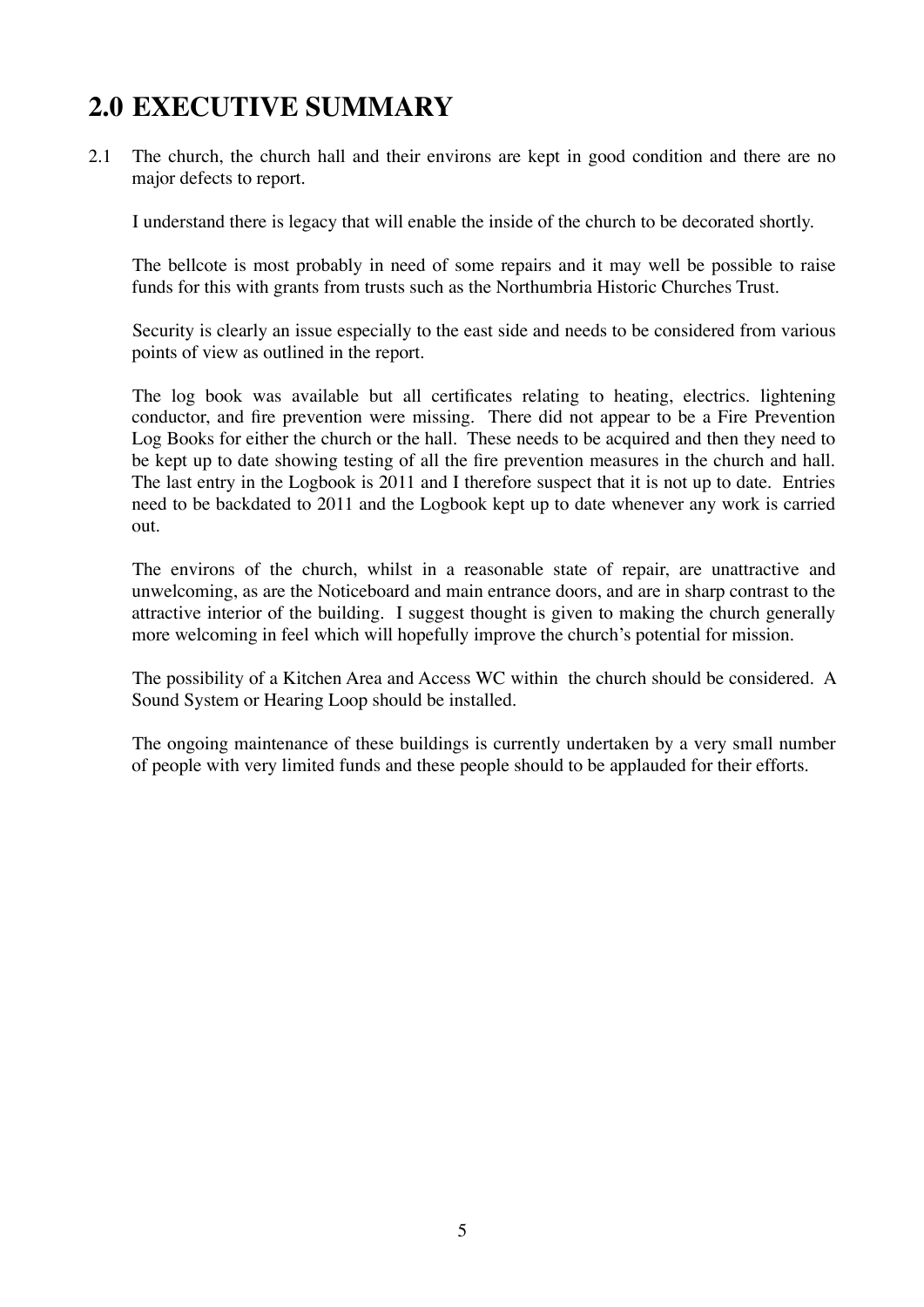

Sump with debris south east corner



Sump with debris

# **Repair Needs, Category A, Urgent, requiring immediate attention**

Clean debris from sumps generally and realign covers and remove vegetation

Unblock sump by Vestry

Lift manhole covers

Approach Ecclesiastical Insurance to organise inspection of blocked sump to Boiler chamber and inspection of pipework for tree root damage.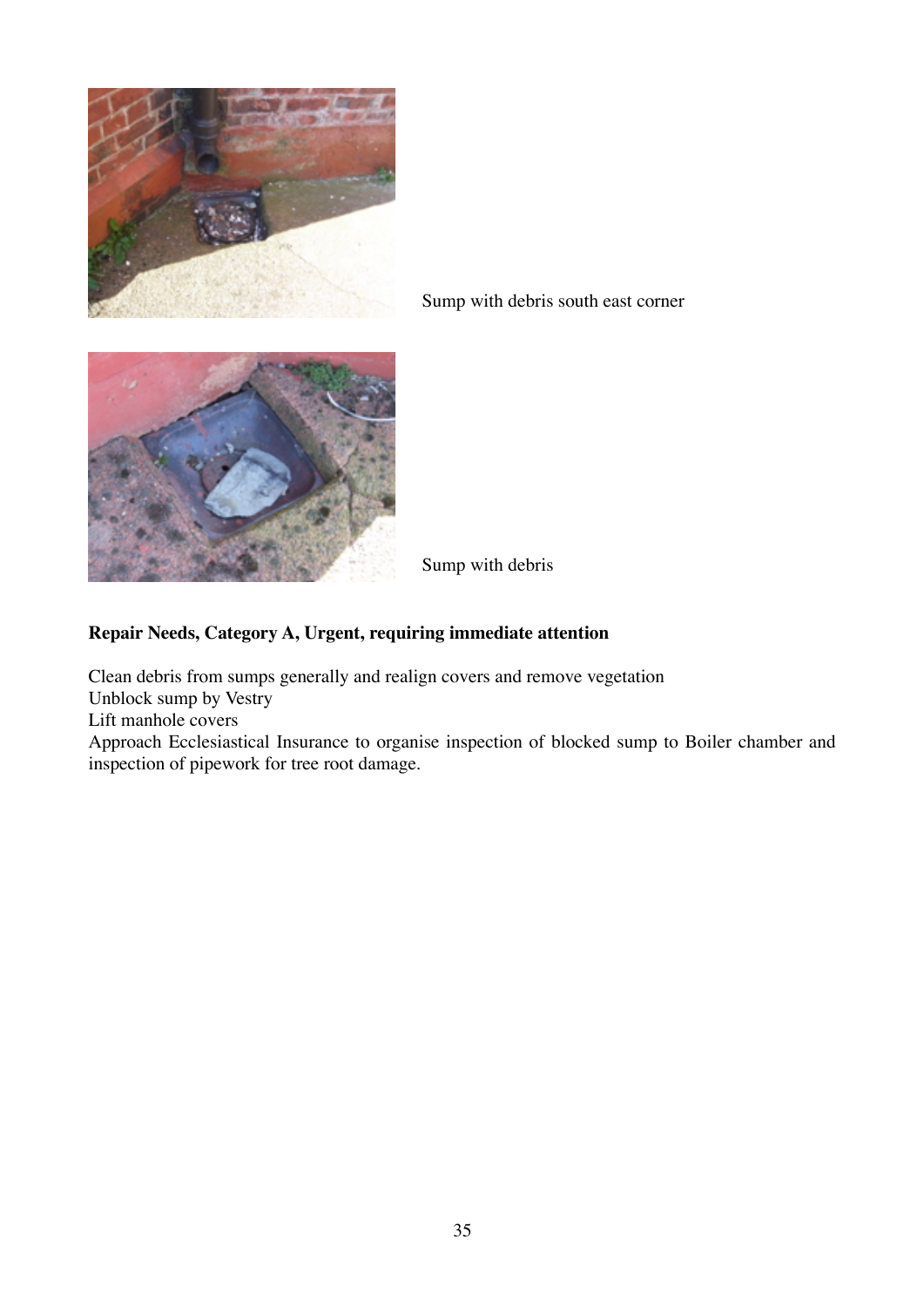# **10.5 INTERNAL WALL FINISHES**

#### **Description**

A seven-bay natural sandstone arcade to each side with octagonal columns and moulded caps supporting arches of a single order with a very broad chamfer and topped by a hood mould on the Nave side. Painted plaster walling above with three-light clerestory windows corresponding with each of the arches.

Four-centred Chancel arch at the south end and then large north window with Perpendicular tracery set within a two-centred arch.

Painted plaster walls.

East and West Aisle Walls of painted plaster above a painted timber dado. The south wall has a fourcentred arch into the Organ Chamber.

#### **Condition**

There are areas of rising damp in the West Porch. There are areas of rising damp around the pulpit and Vestry areas probably associated with the water sitting in the boiler chamber adjacent and possibly with damage to the drains in this area.

There is severe cracking above and around the external doors to the East Aisle Store but this appears to be historic as there are no signs of movement externally. There is some cracking around several of the windows but again this appears to be historic as there are no signs of movement externally.

There is flaking paint at high level in the Vestry probably associated with the displaced flashings externally.

There are other areas of cracked and loose plaster especially below some of the windows but with the repointing of the brickwork externally this should have helped to reduce any damp ingress.

There is staining below several windows probably caused by the windows no longer being full watertight.



Cracking above and around East Aisle Store external doors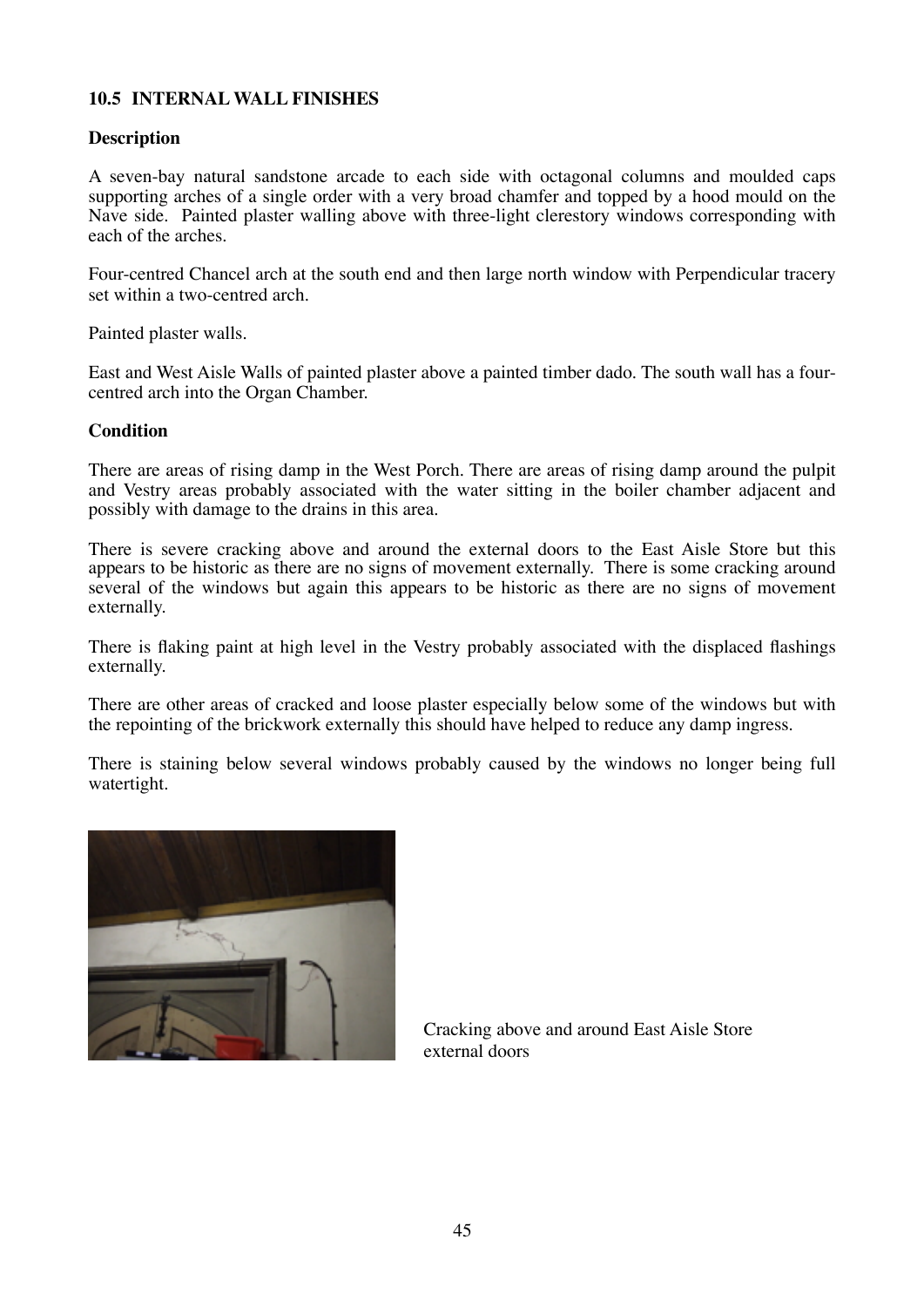

Flaking paint to Vestry north wall

# **Category B, Requires attention within the next twelve months**

Hack off and replaster all loose areas with a limelight renovating plaster. Decorate all walls. Note if a change of paint colour or paint type is required then this will require Faculty Approval.

# **Category D, Requires attention within the next 5 Years**

Review symptoms of rising damp.

# **10.6 MEMORIALS**

#### **Description**

A carved oak world war one and world war two memorial to the screen at the north end of the west aisle.

Two carved wooden memorials to the Chancel west wall.



World war one and world war two memorial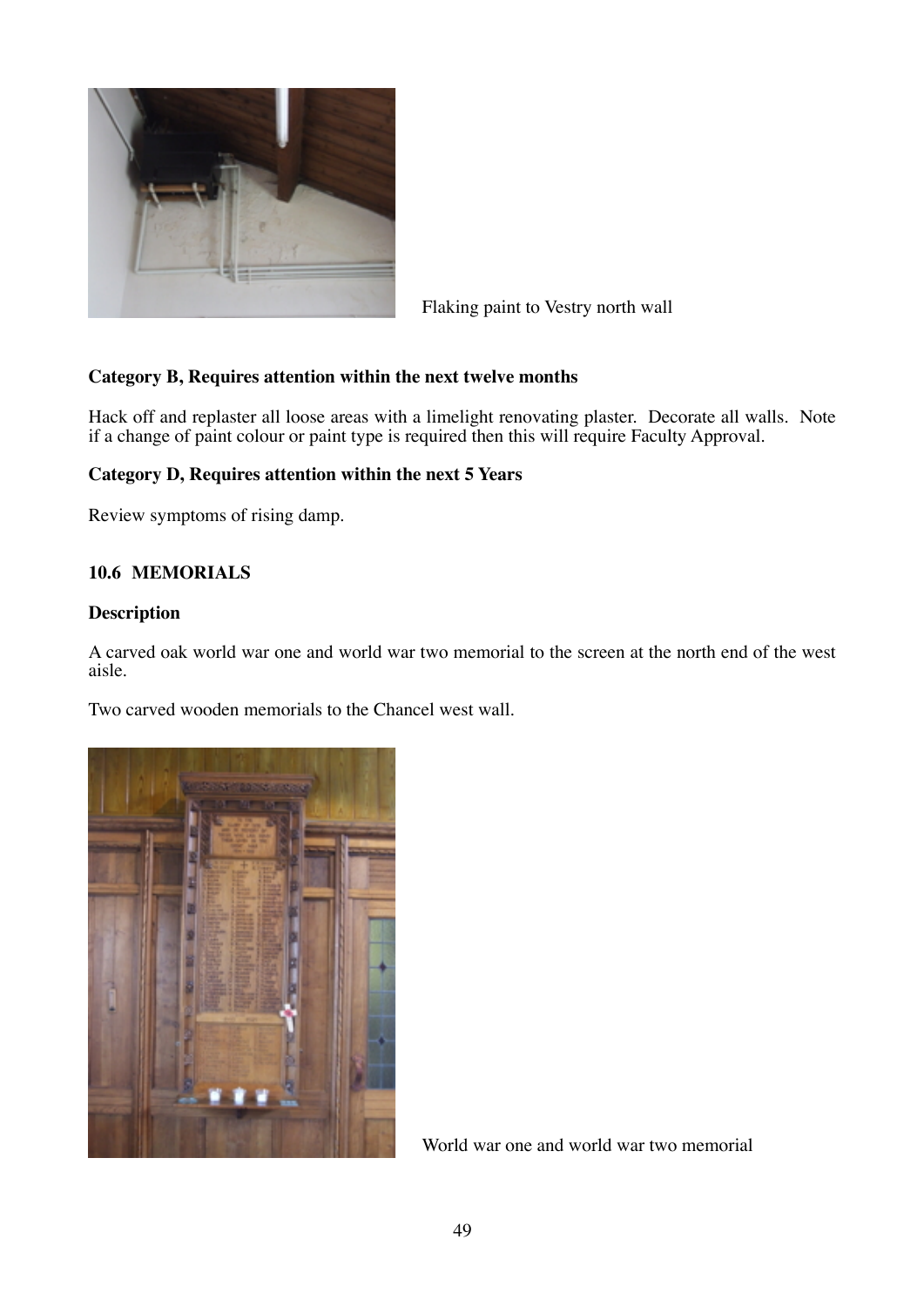# **Category B, Requires attention within the next twelve months**

Decorate all walls and doors as part of redecorating works to the church.

#### **Category D, Requires attention within the next 5 years**

Box in electrics as funds allow.

#### **10.10 EAST AISLE STORE**

#### **Description**

The East Aisle Store has painted walls over at the same number dado detail as the main church. The ceiling is the same as the east aisle. The main gas entry is on the north wall. The floor is a variety of linoleum. There are a pair of disused doors to the east elevation.

#### **Condition**

There is severe cracking around the external door but no signs of similar externally so I am happy to consider this is historic. There is loose plaster at high level to the north elevation which indicates damp but with the walls and copings having been repointed and the roof is reasonable condition I am happy to consider this is historic.

The walls and doors would benefit from decoration following the filling of the cracks and making good of the plasterwork. The flooring needs replacing.





East Aisle Store cracking

East Aisle Store loose plaster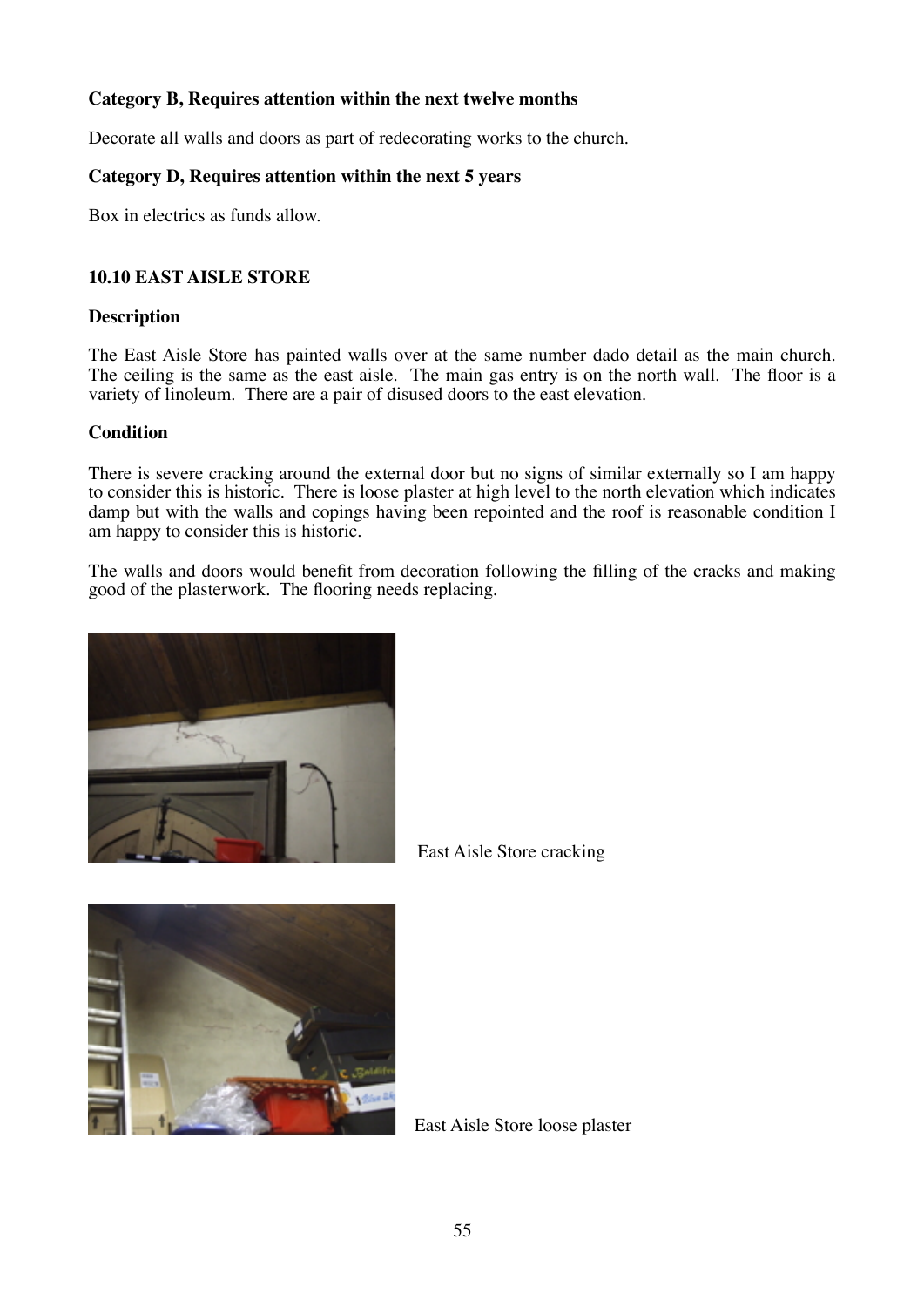

Boiler Chamber From Bottom of Staircase showing pump on west wall



Boiler Chamber with blocked sump below redundant rainwater pipe.



Boiler Chamber.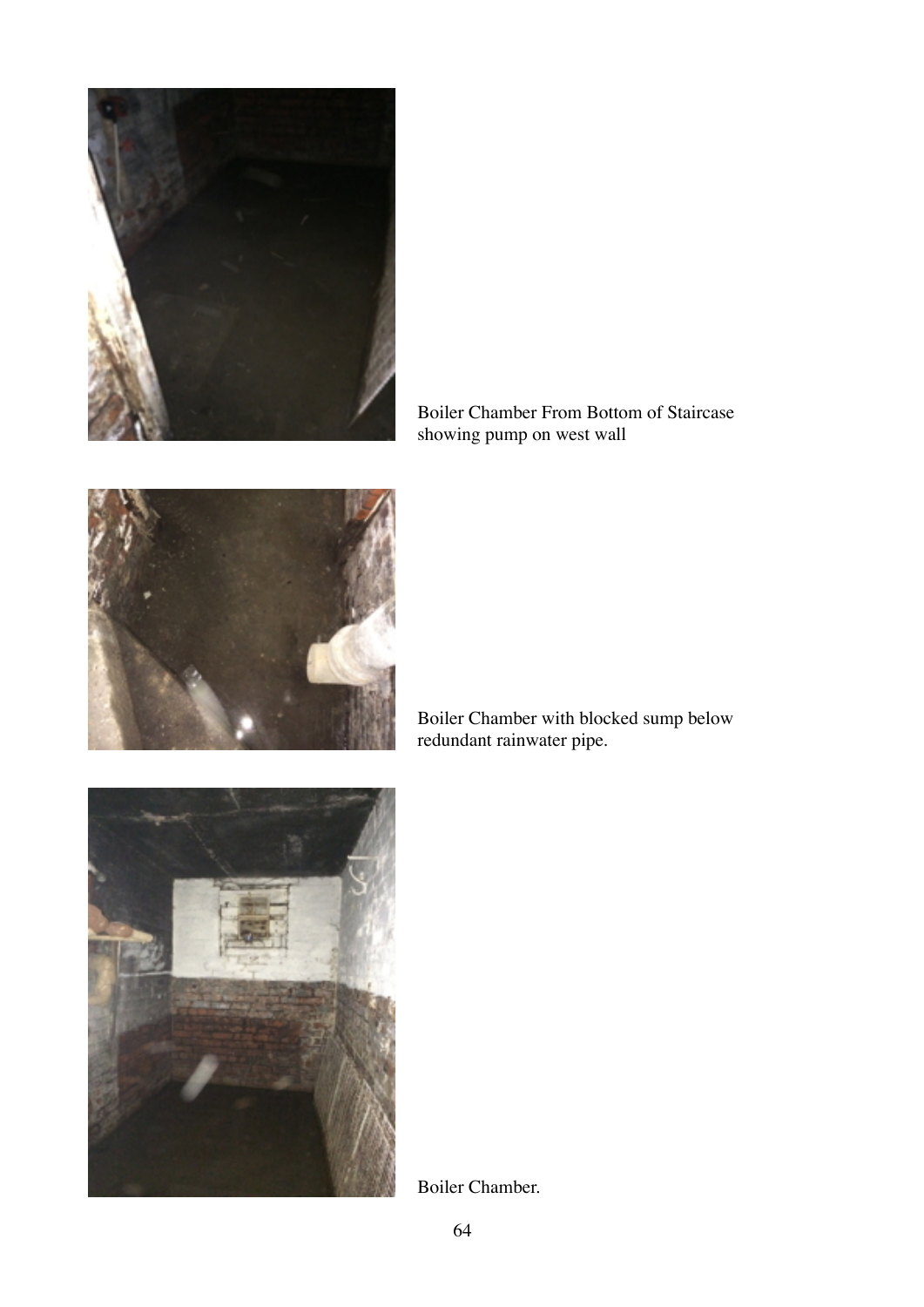

Eastern boundary fence south end



Eastern boundary fence central section



Eastern boundary fence northern section

# **Repair Needs, Category B, Requires attention within the next twelve months**

Confirm maintenance responsibility for eastern fence and repair/replace as necessary.

# **11.2 NOTICE BOARD**

#### **Description**

The Notice board is fixed to the North western corner of the church.

# **Condition**

The Noticeboard is generally in reasonable condition but contains minimal information. It looks a little unloved.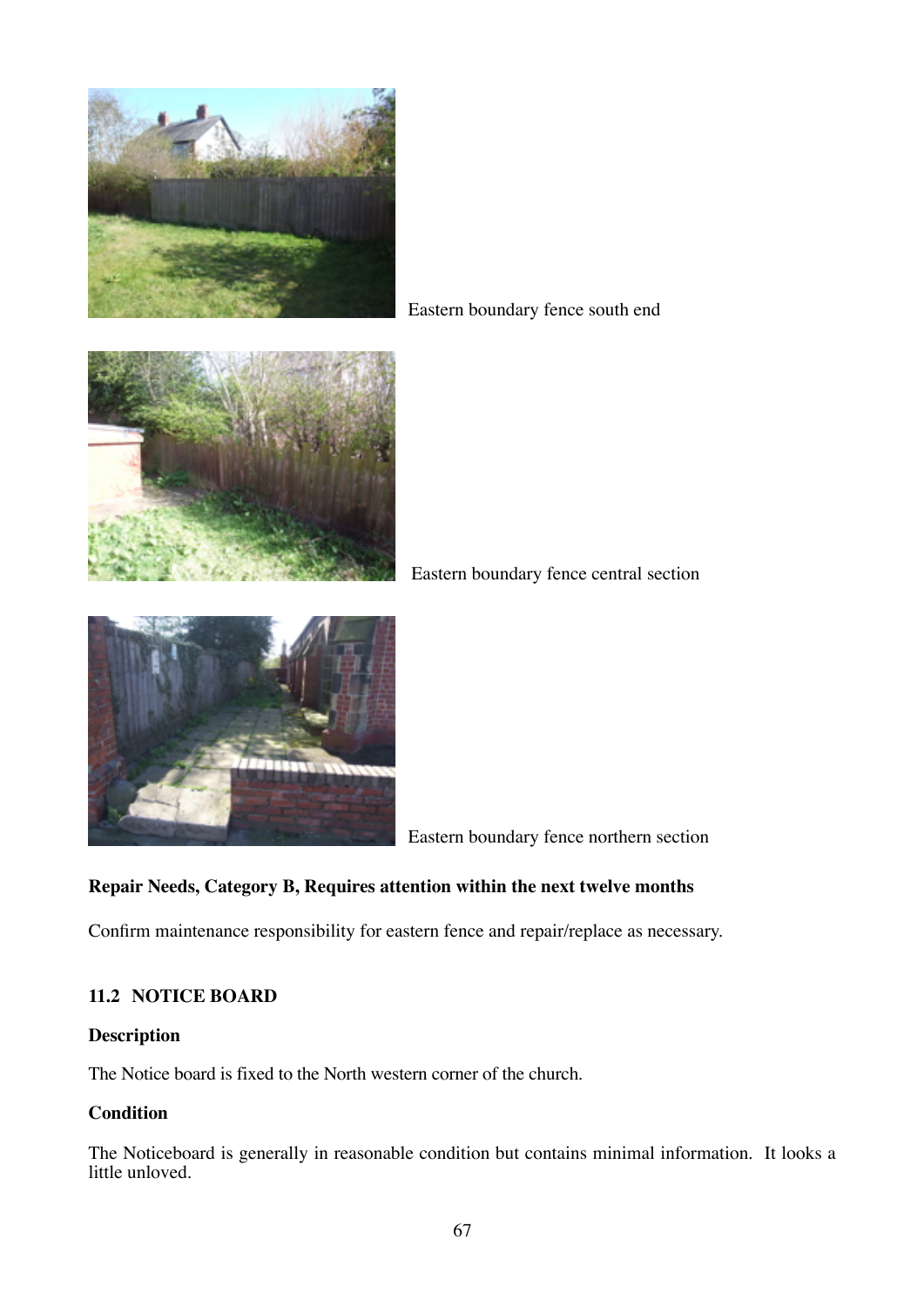

Shrubs to eastern boundary middle section



Paving to eastern boundary to north end



Broken step to northern boundary

# **Repair needs, Category A, Urgent, requiring immediate attention**

Apply weedkiller to all areas as necessary.

#### **Repair Needs, Category B, Requires attention within the next twelve months**

Reform broken step to northern boundary to remove trip hazard.

#### **Category D, Requires attention within the next 5 years**

Consider a scheme to fence off eastern areas to remove public access and reduce vandalism. Consider the landscaping, especially to the west elevation, to make it more attractive.